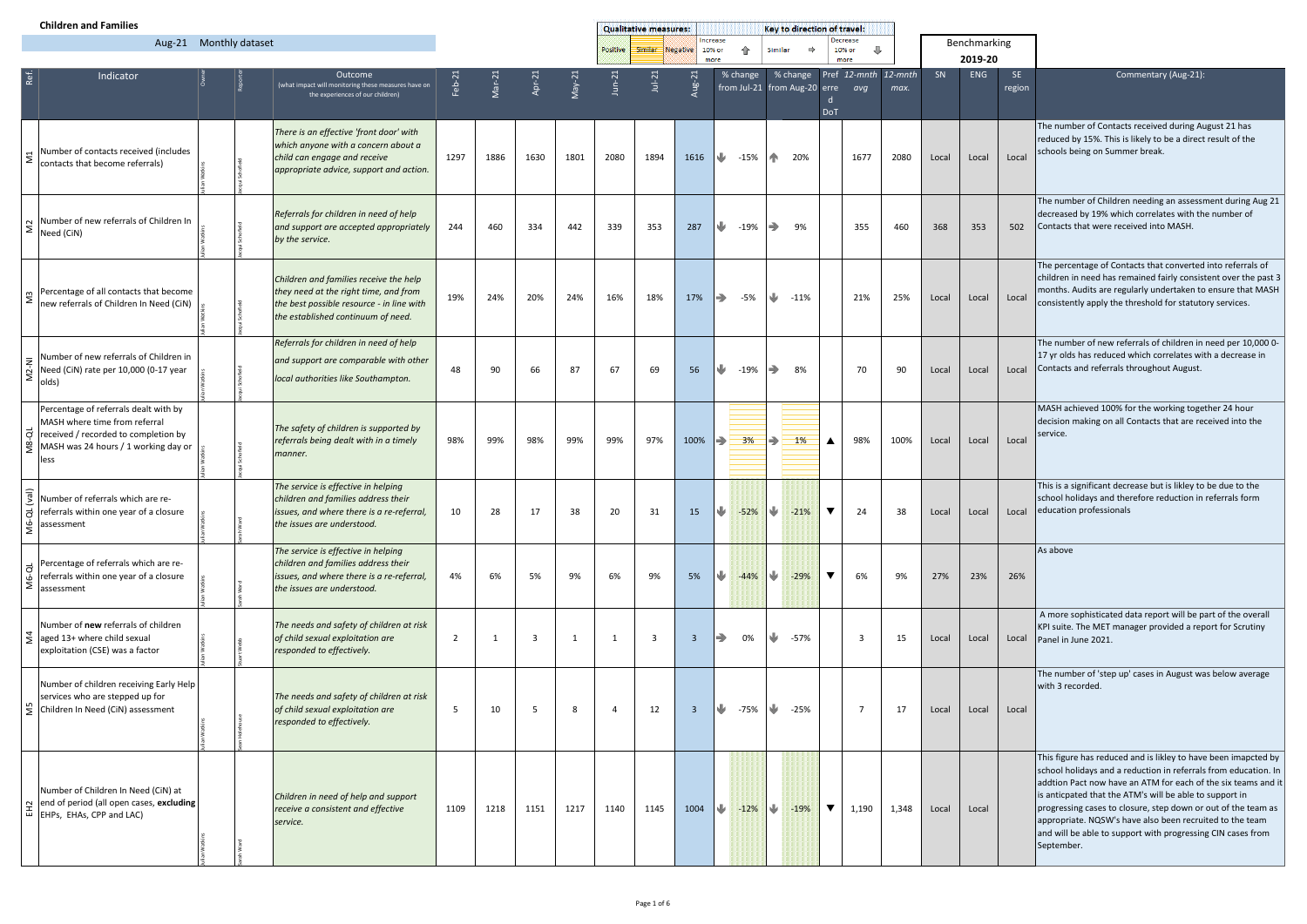|                          | Indicator                                                                                                           | Outcome<br>(what impact will monitoring these measures have on<br>the experiences of our children)                                                  | Feb-2 |     | $\overline{Apr-2}$ |     | $J$ un-2 | $Jul-2$ | <b>Ug-2</b> | % change                                                                                 |                        | % change Pref 12-mnth 12-mnth<br>from Jul-21 from Aug-20 erre avg<br><b>DoT</b> | max. | SN <sub>3</sub> | <b>ENG</b> | SE.<br>region | Commentary (Aug-21):                                                                                                                                                                                                                                                                                                                                                                                                                                  |
|--------------------------|---------------------------------------------------------------------------------------------------------------------|-----------------------------------------------------------------------------------------------------------------------------------------------------|-------|-----|--------------------|-----|----------|---------|-------------|------------------------------------------------------------------------------------------|------------------------|---------------------------------------------------------------------------------|------|-----------------|------------|---------------|-------------------------------------------------------------------------------------------------------------------------------------------------------------------------------------------------------------------------------------------------------------------------------------------------------------------------------------------------------------------------------------------------------------------------------------------------------|
|                          | Number of children open to the<br>authority who have been missing at any<br>point in the period (count of children) | The needs and safety of children who<br>have been missing are responded to<br>robustly.                                                             | 69    | 75  | 64                 | 77  | 86       | 87      | 77          | ₩<br>$-11%$                                                                              | $\mathbf{T}$<br>31%    | $\blacktriangledown$<br>71                                                      | 87   | Local           | Local      | Local         | Service is well sighted on the case detail behind the<br>performance. Consultation in respect of the young people's<br>service is scheduled to start next month.                                                                                                                                                                                                                                                                                      |
|                          | Number of Single Assessments (SA)<br>$\left  \frac{\text{T}}{\text{m}} \right $ completed                           | Children receive a comprehensive<br>assessment of their needs; with<br>strengths and areas of risk identified to<br>inform evidence-based planning. | 304   | 288 | 293                | 321 | 327      | 277     | 278         | $\Rightarrow$<br>0%                                                                      | 12%<br>4N              | 306                                                                             | 410  | 354             | 365        | 485           | The number of single assessments completed in Aug 21<br>remains consistent with July 21. This is lower than statistical<br>neighbours, SE Region and England and is therefore an area to<br>explore further. A lower figure would suggest that our Early<br>Help services are working well to prevent risk within families<br>escalating or professionals are not aware of some families in<br>need and are therefore not referring into the service. |
|                          | Percentage of Single Assessments (SA)<br>completed within 10 days                                                   | Assessments are completed in a timely<br>manner, to ensure that children receive<br>the help they need without unnecessry<br>delay.                 | 12%   | 15% | 13%                | 13% | 6%       | 10%     | 6%          | ⋓<br>$-41%$                                                                              | $\sqrt{N}$<br>34%      | 11%<br>$\blacktriangle$                                                         | 16%  | 11%             | 12%        | 13%           | The number of single assessments completed with 10 days is<br>6%. You would expect this figure to be low and is likely to be<br>assessments where the risk/need for a child referred has not<br>been substantiated during assessment.                                                                                                                                                                                                                 |
|                          | Percentage of Single Assessments (SA)<br>completed within 11-25 days                                                | Assessments are completed in a timely<br>manner, to ensure that children receive<br>the help they need without unnecessry<br>delay.                 | 35%   | 26% | 43%                | 33% | 30%      | 34%     | 28%         | $\mathbf{L}$<br>$-16%$                                                                   | ⋓<br>$-13%$            | 31%<br>$\blacktriangle$                                                         | 43%  | Local           | Local      | Local         | The number of single assessments completed within 11-25<br>days is 28% for Aug 21 lower than July 21 and the 12 month<br>average. Assessments within this cohort will include Section<br>47 assessments                                                                                                                                                                                                                                               |
|                          | Percentage of Single Assessments (SA)<br>completed within 26-35 days                                                | Assessments are completed in a timely<br>manner, to ensure that children receive<br>the help they need without unnecessary<br>delay.                | 13%   | 28% | 20%                | 19% | 29%      | 24%     | 28%         | $\mathbf{R}$<br>16%                                                                      | $\Rightarrow$<br>$-2%$ | 21%<br>$\blacktriangle$                                                         | 29%  | Local           | Local      | Local         | The number of sinle assessments completed within 26-35 days<br>is 28% for Aug 21 in line with the 12 month average. this figure<br>is not particularly significant.                                                                                                                                                                                                                                                                                   |
|                          | Percentage of Single Assessments (SA)<br>completed within 36-45 days                                                | Assessments are completed in a timely<br>manner, to ensure that children receive<br>the help they need without unnecessary<br>delay.                | 14%   | 14% | 14%                | 22% | 23%      | 27%     | 23%         | ₩<br>$-14%$                                                                              | $\Rightarrow$<br>$-5%$ | 22%<br>$\blacktriangle$                                                         | 30%  | Local           | Local      | Local         | The number of single assessments is 23% for Aug 21. This<br>figure is not particularly significant.                                                                                                                                                                                                                                                                                                                                                   |
| ஃ                        | Percentage of Single Assessments (SA)<br>completed over 45 days                                                     | Assessments are completed in a timely<br>manner, to ensure that children receive<br>the help they need without unnecessary<br>delay.                | 26%   | 16% | 10%                | 14% | 13%      | 6%      | 15%         | $\left  \bigcap_{i=1}^{\infty} 175\% \right  \left  \bigcap_{i=1}^{\infty} 41\% \right $ |                        | $\blacktriangledown$<br>15%                                                     | 26%  | 15%             | 16%        | 15%           | The percentage of single assessments completed over 45 days<br>has increased to 15%. Although this is in line with statistical<br>neighbours, it is disappointing to see an increase and needs<br>some exploration.                                                                                                                                                                                                                                   |
| $\frac{1}{4}$            | Number of Single Assessments (SA)<br>completed in 45 working days                                                   | Assessments are completed in a timely<br>manner, to ensure that children receive<br>the help they need without unnecessary<br>delay.                | 226   | 241 | 263                | 285 | 284      | 271     | 243         | ₩<br>$-10%$                                                                              | $\mathbf{T}$<br>10%    | 263<br>$\blacktriangle$                                                         | 366  |                 |            |               | The number of single assessments completed in 45 days is 243<br>for Aug 21 a decrease on both June and July. This is in line with<br>a decrease in referrals during the summer holidays.                                                                                                                                                                                                                                                              |
|                          | Percentage of Single Assessments (SA)<br>completed in 45 working days                                               | Assessments are completed in a timely<br>manner, to ensure that children receive<br>the help they need without unnecessary<br>delay.                | 74%   | 84% | 90%                | 86% | 87%      | 94%     | 85%         | $\mathbf{L}$<br>$-10\%$                                                                  | $-4%$                  | 85%<br>$\blacktriangle$                                                         | 94%  |                 |            |               | The percentage of single assessments completed within 45<br>days has reduced by 10% and sits at 85% for Aug 21. This is<br>disappointing and will be further explored.                                                                                                                                                                                                                                                                                |
| $ \overline{O} $ started | Number of Section 47 (S47) enquiries                                                                                | Where there are concerns about a<br>child's safety, there is a robust<br>assessment of risk.                                                        | 91    | 174 | 117                | 158 | 93       | 141     | 59          | ⋓<br>-58%                                                                                | $\frac{1}{27\%}$       | 124                                                                             | 174  | 119             | 110        | 155           | The number of section 47s completed during Aug 21 has<br>decreased by 58%. This will be partly due to less Contacts into<br>the service, but also a piece of joint work with the police<br>looking at reducing the number of children being subject to a<br>section 47 which results in NFA.                                                                                                                                                          |
|                          | Rate of Section 47 (S47) enquiries<br>started per 10,000 children aged 0-17                                         | Safeguarding investigations undertaken<br>by the service are at a level that is<br>comparable with other local authorities<br>like Southampton.     | 18    | 34  | 23                 | 31  | 18       | 28      | 12          | $\frac{1}{2}$ -57% $\frac{1}{2}$ -25%                                                    |                        | 24                                                                              | 34   | 19              | 14         | 15            | The rate of section 47 enquiries per 10,000 children aged 0-<br>17yrs has reduced by 57% compared with July. This will be<br>partly due to less Contacts into the service, but also a piece of<br>joint work with the police looking at reducing the number of<br>children being subject to a section 47 which results in NFA.                                                                                                                        |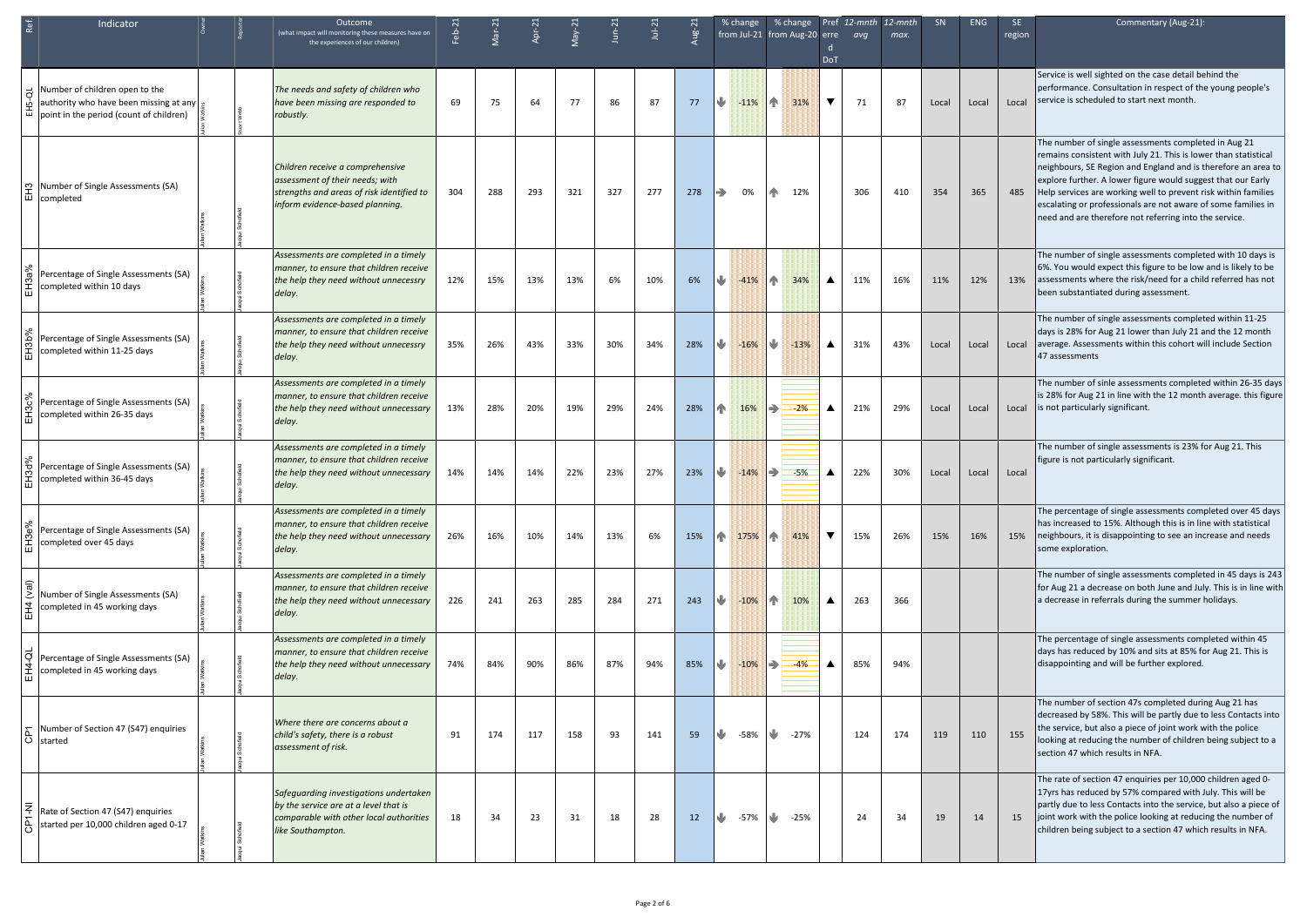| Ref.                         | Indicator                                                                                                                                     |  | Outcome<br>(what impact will monitoring these measures have on                                                                                                                                  |          | $Mar-2$ |              |      | $J$ un- $2$ | $Jul-2$                  |     |               | % change | % change Pref 12-mnth 12-mnth<br>from Jul-21 from Aug-20 erre |                  | avq            | max. | SN             | <b>ENG</b> | SE.<br>region | Commentary (Aug-21):                                                                                                                                                                                                                                                                                                                                                         |
|------------------------------|-----------------------------------------------------------------------------------------------------------------------------------------------|--|-------------------------------------------------------------------------------------------------------------------------------------------------------------------------------------------------|----------|---------|--------------|------|-------------|--------------------------|-----|---------------|----------|---------------------------------------------------------------|------------------|----------------|------|----------------|------------|---------------|------------------------------------------------------------------------------------------------------------------------------------------------------------------------------------------------------------------------------------------------------------------------------------------------------------------------------------------------------------------------------|
|                              |                                                                                                                                               |  | the experiences of our children)                                                                                                                                                                |          |         |              |      |             |                          |     |               |          |                                                               | <b>DoT</b>       |                |      |                |            |               |                                                                                                                                                                                                                                                                                                                                                                              |
| 6B<br>පි                     | Number of children with a Child<br>Protection Plan (CPP) at the end of the<br>month, excluding temporary<br>registrations                     |  | Child Protection Plans are in place for<br>children where it has been assessed<br>that multi-agency intervention is<br>required to keep them safe.                                              | 358      | 313     | 337          | 355  | 381         | 383                      | 420 | $\mathbb{R}$  | 10%      | $\Rightarrow$<br>1%                                           |                  | 377            | 420  | 350            | 339        | 427           | The increase in the number and rate of CPP is explained by the<br>holiday period and the reduction in the number of RCPCs due<br>to statutory partner availability. This in turn has impacted<br>upon the number of cases stepped down or out of planning.<br>See indicators CP7 and CP9 below.                                                                              |
| $\bar{z}$<br>த்              | Rate of children with Child Protection<br>Plan (CPP) per 10,000 (0-17 year olds)<br>$\hat{\theta}$ at end of period                           |  | The number of children who require<br>Child Protection Plans is at a level that<br>is comparable with other local<br>authorities like Southampton.                                              | 70       | 62      | 66           | 70   | 75          | 75                       | 83  | Æ.            | 11%      | $\Rightarrow$<br>1%                                           |                  | 74             | 83   | 53             | 43         | 41            | The increase in the number and rate of CPP is explained by the<br>holiday period and the reduction in the number of RCPCs due<br>to statutory partner availability. This in turn has impacted<br>upon the number of cases stepped down or out of planning.<br>See indicators CP7 and CP9 below.                                                                              |
| CP <sub>2</sub>              | Number of children subject to Initial<br>Child Protection Conferences (ICPCs),<br>excluding transfer-Ins and temporary<br>registrations       |  | Where it has been assessed that multi-<br>agency intervention is required to keep<br>a child safe, the case is progressed to<br>Initial Child Protection Conference.                            | 20       | 38      | 45           | 49   | 58          | 54                       | 43  | ⋓             | $-20%$   | H <sub>N</sub><br>95%                                         |                  | 45             | 58   | 43             | 42         | 53            | Small reduction in number and rate of ICPC, which again is to<br>be expected due to the holiday period. Southampton remains<br>an outlier and commentary from last month regarding the<br>SSCP still applies.                                                                                                                                                                |
| z<br>CP <sub>2</sub>         | Rate per 10,000 Initial Child Protection<br>Conferences (ICPCs)                                                                               |  | The rate of Initial Child Protection<br>Conferences is at a level that is<br>comparable with other local authorities<br>like Southampton.                                                       |          | 8       | 9            | 10   | 11          | 11                       | 10  | $\Rightarrow$ | -7%      | $\mathbf{A}$<br>117%                                          |                  | -9             | 12   | $\overline{7}$ | 5          |               | Small reduction in number and rate of ICPC, which again is to<br>be expected due to the holiday period. Southampton remains<br>an outlier and commentary from last month regarding the<br>SSCP still applies.                                                                                                                                                                |
| CP4                          | Number of Initial Child Protection<br>Conferences (ICPCs) resulting in a Child<br>Protection Plan (CPP) (based on count<br>of children)       |  | Decisions made at Child Protection<br>Conferences will result in appropriate,<br>evidence-based plans for children that<br>respond to, and meet their level of risk<br>and need.                | 18       | 31      | 40           | 45   | 54          | 52                       | 42  | ⋓             |          | $-19\%$ 147%                                                  |                  | 41             | 54   |                |            |               | Conversion remains high compared to SN and continues to<br>suggest that some families are subject to CPP planning<br>unnecessarily.                                                                                                                                                                                                                                          |
|                              | Percentage of Initial Child Protection<br>Conferences (ICPCs) resulting in a Child<br>Protection Plan (CPP) (based on count<br>of children)   |  | Decisions made at Child Protection<br>Conferences will result in appropriate,<br>evidence-based plans for children that<br>respond to, and meet their level of risk<br>and need.                | 90%      | 82%     | 89%          | 92%  | 93%         | 96%                      | 98% | $\Rightarrow$ | $1\%$    | $\hat{\mathbb{T}}$<br>26%                                     | $\blacktriangle$ | 91%            | 98%  | 90%            | 87%        | 86%           | Conversion remains high compared to SN and continues to<br>suggest that some families are subject to CPP planning<br>unnecessarily.                                                                                                                                                                                                                                          |
| CP <sub>2b</sub>             | Number of transfer-ins                                                                                                                        |  | Children moving into Southampton<br>receive a good standard of service and<br>protection.                                                                                                       | $\Omega$ |         | $\mathbf{1}$ |      | $\Omega$    | $\mathbf{0}$             | - 7 |               | n/a      | $\mathbf{T}$<br>600%                                          |                  | $\overline{2}$ | 7    | Local          | Local      | Local         | There were seven transfers in this month. This is high and is<br>explained by xxx In all cases, the service manager checks that<br>local processes were complied with.                                                                                                                                                                                                       |
| CP2b                         | & Percentage of transfer-ins where child<br>became subject to a CP Plan during<br>period                                                      |  | Children moving into Southampton<br>receive a good standard of service and<br>protection.                                                                                                       |          | 0%      | 100%         | 100% |             | $\overline{\phantom{a}}$ | 86% |               | n/a      | n/a                                                           |                  | 83%            | 100% | Local          | Local      | Local         |                                                                                                                                                                                                                                                                                                                                                                              |
| $(\overline{A})$<br>$CP3-QL$ | Number of children subject to Initial<br>Child Protection Conferences (ICPCs)<br>which were held within timescales<br>(excludes transfer-ins) |  | Child Protection planning is timely,<br>ensuring that the risks to children are<br>discussed and responded to expediently.                                                                      | 14       | 23      | 20           | 42   | 36          | 40                       | 34  |               | $-15%$   | $\mathbf{T}$<br>113%                                          | $\blacktriangle$ | 27             | 42   | 34             | 33         | 40            | Performance is closer to SN average for the past two months.<br>However, there is still a risk of deteriorating performance,<br>particualrly if the assessment service experiences an increase<br>in demand after the summer holiday period.                                                                                                                                 |
| $\vec{\sigma}$<br>CP3-       | Percentage of Initial Child Protection<br>Conferences (ICPCs) held within<br>timescales (based on count of children)                          |  | Child Protection planning is timely,<br>ensuring that the risks to children are<br>discussed and responded to expediently.                                                                      | 70%      | 61%     | 44%          | 86%  | 62%         | 74%                      | 79% |               | 7%       | $\Rightarrow$<br>9%                                           | $\blacktriangle$ | 62%            | 86%  | 81%            | 78%        | 76%           | Performance is closer to SN average for the past two months.<br>However, there is still a risk of deteriorating performance,<br>particualrly if the assessment service experiences an increase<br>in demand after the summer holiday period.                                                                                                                                 |
| $CP8-$                       | Percentage of children subject to a<br>Child Protection Plan seen in the last 15<br>working days.                                             |  | The service is in regular contact with<br>children subject to Child Protection<br>planning to ensure that there is ongoing<br>assessment of risk and opportunities to<br>intervene effectively. | 89%      | 88%     | 100%         | 83%  | 88%         | 83%                      | 74% | U             | $-11%$   | I W<br>$-13%$                                                 | $\blacktriangle$ | 85%            | 100% | Local          | Local      |               | This figure has decreased which is impacted by both staff<br>leave and families holidays out of area. Capacity and high<br>caseloads are still an issue in Pact and this also impacts. The<br>Local number of visits undertaken is higher than recorded as<br>workers, due to capacity issues, have not been able to ensure<br>their recording is completed in a timely way. |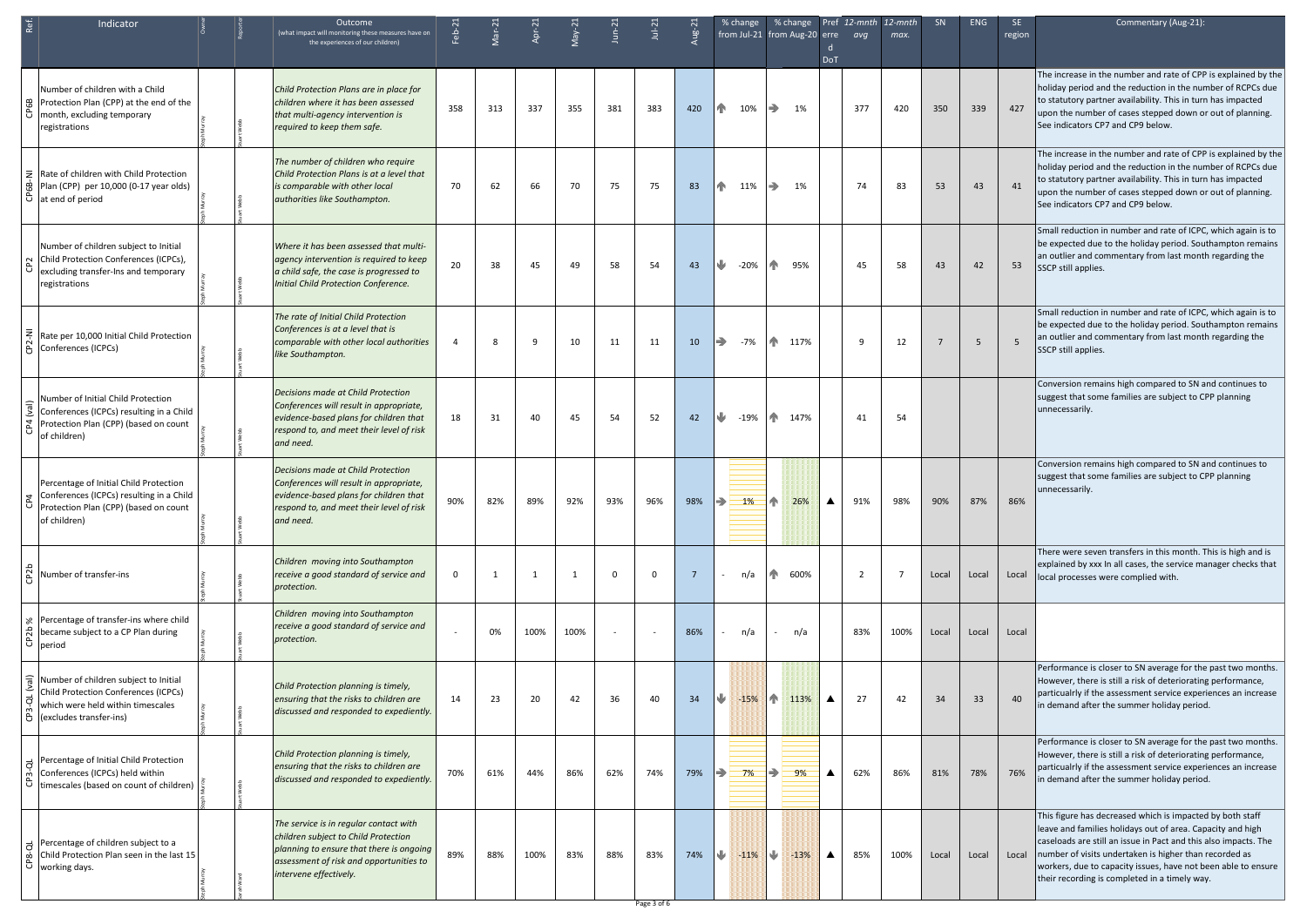| Ref.<br>Indicator                                                                                                                          | Outcome<br>(what impact will monitoring these measures have on<br>the experiences of our children)                                                                                  | $Feb-2$      | $\sqrt{ar-2}$  | Apr-2                   |     | $J$ un- $2$    | $Jul-2$         |                | % change                | % change<br>from Jul-21 from Aug-20 erre avg | <b>DoT</b>           | Pref 12-mnth 12-mnth    | max. | <b>SN</b> | <b>ENG</b> | -SE<br>region | Commentary (Aug-21):                                                                                                                                                                                                                                                                                                           |
|--------------------------------------------------------------------------------------------------------------------------------------------|-------------------------------------------------------------------------------------------------------------------------------------------------------------------------------------|--------------|----------------|-------------------------|-----|----------------|-----------------|----------------|-------------------------|----------------------------------------------|----------------------|-------------------------|------|-----------|------------|---------------|--------------------------------------------------------------------------------------------------------------------------------------------------------------------------------------------------------------------------------------------------------------------------------------------------------------------------------|
| Number of new Child Protection Plans<br>ಕ<br>(CPP) where child had previously been<br>ჭ<br>მ<br>subject of a CPP at any time (repeat)      | The service is effective in managing the<br>risks experienced by children and within<br>families and where there is re-referral<br>the issues are understood.                       | $\Omega$     | -5             | $\overline{7}$          | 6   | 14             | 25              | 12             | $-52%$<br>IV            | $\mathbf{T}$<br>500%                         | $\blacktriangledown$ | 12                      | 25   | 9         | 8          | 11            | 12m average continues to broadly align with SN average.                                                                                                                                                                                                                                                                        |
| Percentage of new Child Protection<br>Plans (CPP) where child had previously<br>ಕ<br>been subject of a CPP at any time<br>ርP5-<br>(repeat) | The service is effective in managing the<br>risks experienced by children and within<br>families and where there is re-referral<br>the issues are understood.                       | 0%           | 16%            | 17%                     | 13% | 26%            | 48%             | 25%            | $-48%$                  | $\mathbf{T}$<br>113%                         | $\blacktriangledown$ | 26%                     | 48%  | 24%       | 22%        | 23%           | 12m average continues to broadly align with SN average.                                                                                                                                                                                                                                                                        |
| Number of children subject to Review<br>CP9<br>Child Protection Conferences (RCPCs) in<br>the month                                        | Where children are subject to Child<br>Protection planning, their cases are<br>reviewed regularly to identify progress<br>and any barriers.                                         | 95           | 173            | 45                      | 65  | 72             | 125             | 33             | ₩<br>$-74%$             | $\blacktriangleright$<br>$-55%$              | $\blacktriangledown$ | 93                      | 173  | Local     | Local      | Local         | Summer holiday period has impacted upon capacity to<br>convene quorate RCPC and this has impacted upon the<br>number of conferences and step downs.                                                                                                                                                                            |
| Number of ceasing Child Protection<br>Plans (CPP), excluding temporary<br>registrations                                                    | Where it is assessed that risks to a child<br>have reduced there is a review of risk<br>and the case is stepped down<br>effectively.                                                | 61           | 74             | 19                      | 28  | 27             | 49              | 16             | IV<br>$-67%$            | ⋓<br>$-36%$                                  | ▲                    | 42                      | 74   |           |            |               | Summer holiday period has impacted upon capacity to<br>convene quorate RCPC and this has impacted upon the<br>number of conferences and step downs.                                                                                                                                                                            |
| 员 Number of Looked after Children at end<br>$\leq$ of period                                                                               | Where it is assessed that there is no<br>safe alternative, the local authority will<br>take children into its care for their<br>welfare and protection.                             | 507          | 495            | 490                     | 499 | 497            | 511             | 508            | $-1\%$<br>$\Rightarrow$ | ⇛<br>3%                                      | $\blacktriangledown$ | 500                     | 511  | 496       | 527        | 550           | A slight decrease of 3 children in our care, from 511 at the end<br>of July to 508 at the end of August. The last 6 months have<br>shown little variation for this indicator with 490 being the<br>minimum in that period and last month at 511 being the<br>highest.                                                          |
| Ę<br>ਹੰ<br>Looked after Children rate per 10,000                                                                                           | The level of children in care is at a level<br>that is comparable with other local<br>authorities like Southampton.                                                                 | 100          | 97             | 96                      | 98  | 98             | 101             | 100            | ID<br>$-1%$             | $\Rightarrow$<br>3%                          | $\blacktriangledown$ | 98                      | 101  | 89        | 67         | 53            | With so little change from July to August the rate has moved<br>from 101 per 10,000 of population to 100 - which means it<br>remains significantly higher than all our comparators.                                                                                                                                            |
| ္ပြ Number of new Looked after Children<br>$\leq$ (episodes)                                                                               | Where children meet the threshold and<br>there are no alternatives, they will be<br>safe and have their welfare needs<br>addressed through accommodation by<br>the local authority. | 13           | 6              | 8                       | 15  | 15             | 16              | 18             | <b>In</b><br>13%        | $\mathbf{r}$<br>100%                         | $\blacktriangledown$ | 15                      | 25   | 47        | 44         | 46            | Numbers of children coming new in to our care have risen<br>again month on month with 18 new in to care in August<br>compared to 16 in the previous month. This is 100% higher<br>than the number coming in to care in the same month in 2020,<br>although all this activity should be seen in the context of the<br>pandemic. |
| ကျ Number of ceasing Looked after<br>$\leq$ Children (episodes)                                                                            | Children will leave care in a planned<br>way with clear networks of support<br>around them.                                                                                         | 21           | 17             | 15                      | 6   | 13             | $5\overline{5}$ | 16             | 220%<br>In              | $-33%$                                       | $\blacktriangle$     | 14                      | 21   | 16        | 16         | 19            | A significant increase in the number of children leaving our<br>care in the month of August, going from 5 in July to 16 In<br>August - this puts our performance on a parr with comparators<br>but it warrants further analysis to understand the reasons for<br>these young people leaving our care.                          |
| LAC6 (val)<br>Number of adoptions (E11, E12)                                                                                               | Children who are being adopted will<br>receive timely and effective support.                                                                                                        | 10           | $\overline{1}$ | $\overline{\mathbf{3}}$ | 1   | 2              | $\mathbf 0$     | $\overline{2}$ | n/a                     | ⋓<br>$-50%$                                  | $\blacktriangle$     | $\overline{\mathbf{3}}$ | 10   |           |            |               |                                                                                                                                                                                                                                                                                                                                |
| $(%)$<br>LAC6<br>Percentage of adoptions (E11, E12)                                                                                        | Children who are being adopted will<br>receive timely and effective support.                                                                                                        | 48%          | 6%             | 20%                     | 7%  | 15%            | 0%              | 13%            | n/a                     | ⋓<br>$-25%$                                  |                      | 17%                     | 48%  |           |            |               |                                                                                                                                                                                                                                                                                                                                |
| $(\overline{\mathsf{len}})$<br>Number of Special Guardianship Orders<br>LAC12<br>(SGOs) (E43, E44)                                         | Children subject to Special Guardianship<br>Orders will receive timely and effective<br>support.                                                                                    | $\mathbf{1}$ | 4              | -3                      | 0   | $\overline{2}$ | 1               | -3             | 200%<br>In              | $\sqrt{2}$<br>-50%                           |                      | $\overline{\mathbf{3}}$ | -5   | Local     | Local      | Local         |                                                                                                                                                                                                                                                                                                                                |
| LAC12 (%)<br>Percentage of Special Guardianship<br>Orders (SGOs) (E43, E44)                                                                | Children subject to Special Guardianship<br>Orders will receive timely and effective<br>support.                                                                                    | 5%           | 24%            | 20%                     | 0%  | 15%            | 20%             | 19%            | $\Rightarrow$<br>-6%    | ⋓<br>$-25%$                                  |                      | 19%                     | 36%  | 1%        | 1%         | 1%            |                                                                                                                                                                                                                                                                                                                                |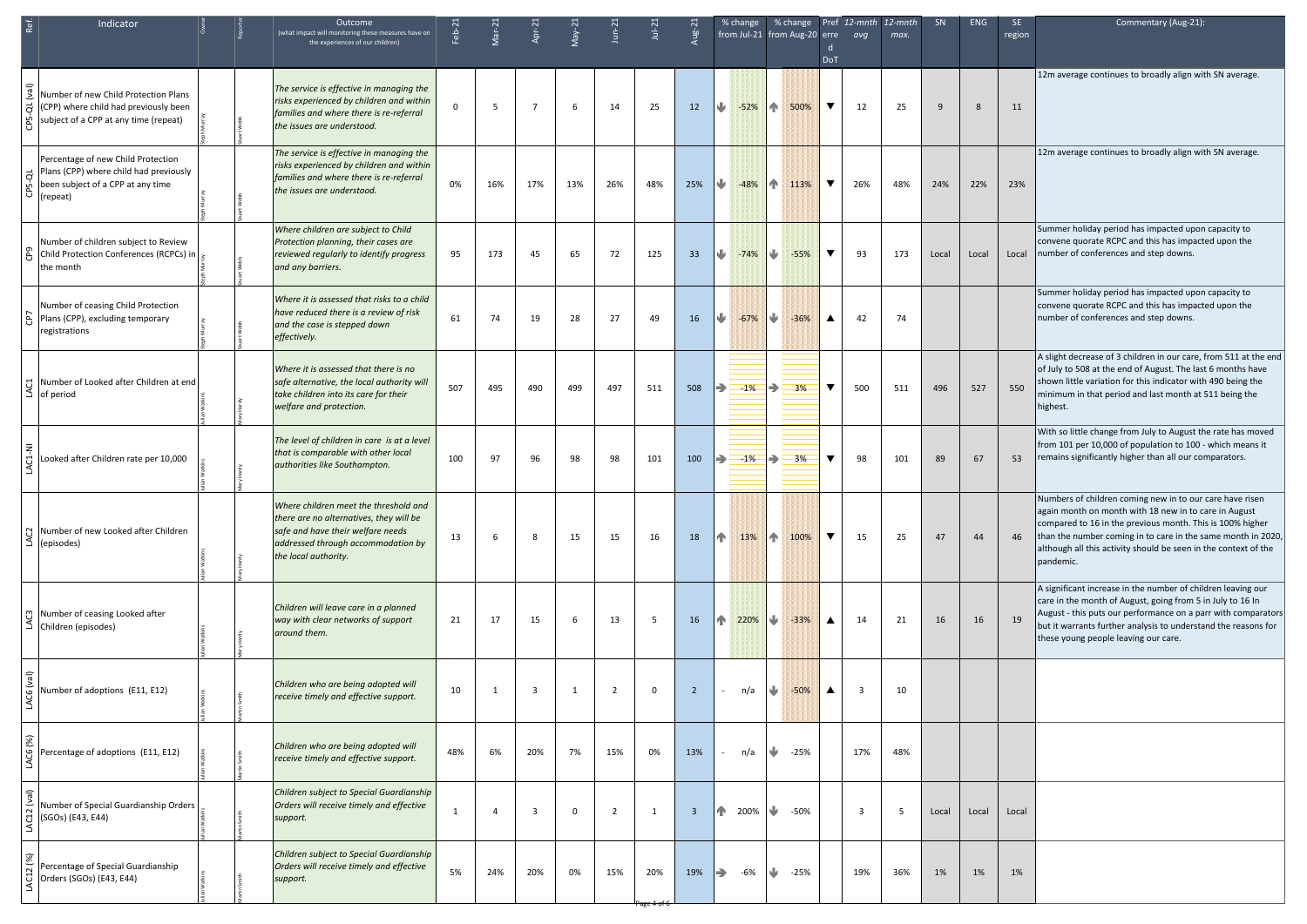| Ref. | Indicator                                                                                                               |  | Outcome<br>(what impact will monitoring these measures have on<br>the experiences of our children)                                                                  | Feb-2 | $\sqrt{ar-2}$ | Apr-2        |          | $J$ un-2       | $Jul-2$     |     | $%$ change<br>from Jul-21 from Aug-20 erre avg | % change Pref 12-mnth 12-mnth |                             | max. | SN    | <b>ENG</b> | SE.<br>region | Commentary (Aug-21):                                                                                                                                                                                                                                                                                                                                                                                                                              |
|------|-------------------------------------------------------------------------------------------------------------------------|--|---------------------------------------------------------------------------------------------------------------------------------------------------------------------|-------|---------------|--------------|----------|----------------|-------------|-----|------------------------------------------------|-------------------------------|-----------------------------|------|-------|------------|---------------|---------------------------------------------------------------------------------------------------------------------------------------------------------------------------------------------------------------------------------------------------------------------------------------------------------------------------------------------------------------------------------------------------------------------------------------------------|
|      |                                                                                                                         |  |                                                                                                                                                                     |       |               |              |          |                |             |     |                                                |                               | <b>DoT</b>                  |      |       |            |               |                                                                                                                                                                                                                                                                                                                                                                                                                                                   |
|      | $\Im$ Percentage of Looked after Children<br>$\mathcal{G}$ visited within timescales                                    |  | The service is in regular contact with<br>Looked after Children to ensure that<br>there is ongoing assessment of risk and<br>opportunites to intervene effectively. | 90%   | 88%           | 69%          | 80%      | 80%            | 80%         | 76% | $-5%$<br>$\Rightarrow$                         | $\Rightarrow$<br>5%           | 80%<br>$\blacktriangle$     | 90%  | Local | Local      | Local         | A 4% decrease in August in the % of visits completed within<br>statutory timescales in August, which may well be holiday<br>related. Assurance meetings are due to start this month and<br>our visiting performance will be an initial priority target for<br>scrutiny - if we have seen 76% of our children 6 weekly, what<br>about the remaining 24%, how many of those are late 6<br>weekly visits and how many have other frequencies agreed. |
|      | Percentage of Looked after Children<br>5 with an authorised CLA plan                                                    |  | Children have good quality care plans,<br>to which they have contributed, and<br>which meet their needs.                                                            | 94%   | 96%           | 96%          | 96%      | 95%            | 96%         | 94% | $\Rightarrow$<br>$-1%$                         | $\Rightarrow$<br>$-2%$        | 96%<br>$\blacktriangle$     | 98%  | Local | Local      | Local         | A slight decrease of 2% from July to August in the care plan<br>indicator but this may also be holiday related as August saw<br>high levels of staff on leave and high levels of sickness in the<br>LAC teams. This will be a focus area for September to get this<br>back to 96% +.                                                                                                                                                              |
|      | Number of Looked after Children with<br>an authorised CLA Plan                                                          |  | Children have good quality care plans,<br>to which they have contributed, and<br>which meet their needs.                                                            | 477   | 477           | 470          | 478      | 471            | 489         | 480 | $\Rightarrow$<br>$-2%$                         | $\Rightarrow$<br>1%           | 479<br>$\blacktriangle$     | 489  | Local | Local      | Local         | 489 care plans were completed by end of July, falling to 480 in<br>August, hence the 2% decrease in performance.                                                                                                                                                                                                                                                                                                                                  |
|      | m Number of current Unaccompanied<br>UASC) Asylum Seeking Children (UASC) looked<br>after at end of period              |  | <b>Unaccompanied Asylum Seeking</b><br>Children are identified and supported by<br>the local authority.                                                             | -21   | 20            | 20           | 18       | 18             | 21          | 26  | $\mathbf{A}$<br>24%                            | $\mathbf{T}$<br>136%          | 18                          | 26   | 25    | 21         | 35            | A further increase of 5 asylum seeking minors in our care<br>population in the past month - we would expect to see further<br>increases in this number as the potential allocation for this LA<br>is for up to 36 UASC in total to be part of our overall<br>population of children in our care.                                                                                                                                                  |
|      | $\frac{1}{2}$ Number of new unaccompanied<br>$\leq$ Asylum Seeking Children (UASC)                                      |  | <b>Unaccompanied Asylum Seeking</b><br>Children are identified and supported by<br>the local authority.                                                             |       | -1            | $\mathbf{1}$ | $\Omega$ | $\overline{2}$ | 2           |     | ₩<br>-50%                                      | n/a                           |                             | -3   | Local | Local      | Local         | See commentary above.                                                                                                                                                                                                                                                                                                                                                                                                                             |
|      | o Number of Looked after Children aged<br>$\frac{1}{10}$ 16+ or open Care Leavers with an<br>≺  authorised Pathway Plan |  | Care Leavers have a good quality<br>Pathway Plans, to which they have<br>contributed, and which meets their<br>needs.                                               | 179   | 188           | 187          | 187      | 192            | 197         | 198 | 1%<br>$\Rightarrow$                            | T.<br>16%                     | 184<br>$\blacktriangle$     | 198  | Local | Local      |               | August has seen a further increase of 1 in the number of<br>authorised Pathway Plans, taking the total to 198 at the end of<br>Local the month. This is a 16% increase on the numbers in August<br><b>2020.</b>                                                                                                                                                                                                                                   |
|      | Percentage of Looked after Children<br>aged 16+ or open Care Leavers with an<br>authorised Pathway Plan                 |  | Care Leavers have a good quality<br>Pathway Plans, to which they have<br>contributed, and which meets their<br>needs.                                               | 97%   | 96%           | 94%          | 94%      | 96%            | 96%         | 97% | 1%<br>$\Rightarrow$                            | $\Rightarrow$<br>3%           | 96%<br>$\blacktriangle$     | 98%  | Local | Local      | Local         | As above.                                                                                                                                                                                                                                                                                                                                                                                                                                         |
|      | $\frac{1}{2}$ Percentage of Care Leavers in contact<br>$\Xi$ and in suitable accommodation                              |  | Care Leavers are in accommodation<br>that is safe and secure.                                                                                                       | 84%   | 82%           | 85%          | 85%      | 85%            | 84%         | 81% | $\Rightarrow$<br>$-4%$                         | $\Rightarrow$<br>$-3%$        | 84%<br>$\blacktriangle$     | 85%  | 85%   | 94%        |               | August has seen a further decrease for this indicator so this<br>will also need to be a priority for further exploration in the<br>Asurance meetig discussions - it is crcuial that we understand<br>91% the nuances of this indicator to ascertain if it is the contact<br>element or the "suitability" element that are the current<br>concern so we can focus on remedial work.                                                                |
|      | $\mathcal{L}$ Number of Looked after Children (LAC)<br>ව  placed with IFAs at end of period                             |  | Our Looked after Children will benefit<br>from high quality fostering provision,<br>with our own carers wherever possible.                                          | 160   | 156           | 151          | 154      | 158            | 162         | 165 | $\Rightarrow$<br>2%                            | $\mathbf{T}$<br>16%           | $\blacktriangledown$<br>154 | 165  | Local | Local      | Local         |                                                                                                                                                                                                                                                                                                                                                                                                                                                   |
|      | ව Percentage of IFA placements (of all<br>$\bar{\mathbb{S}}$ looked after children)                                     |  | Our Looked after Children will benefit<br>from high quality fostering provision,<br>with our own carers wherever possible.                                          | 32%   | 32%           | 31%          | 31%      | 32%            | 32%         | 32% | $\rightarrow$<br>2%                            | $\mathbf{T}$<br>13%           | $\blacktriangledown$<br>31% | 32%  | Local | Local      | Local         |                                                                                                                                                                                                                                                                                                                                                                                                                                                   |
|      | $\frac{16}{5}$ Number of <b>in-house</b> foster carers at the end of period                                             |  | Our Looked after Children will benefit<br>from high quality fostering provision,<br>with our own carers wherever possible.                                          | 153   | 155           | 156          | 155      | 155            | $\mathbf 0$ | - 0 | n/a                                            | ₩<br>$-100%$                  | 130<br>$\blacktriangle$     | 161  | Local | Local      | Local         |                                                                                                                                                                                                                                                                                                                                                                                                                                                   |